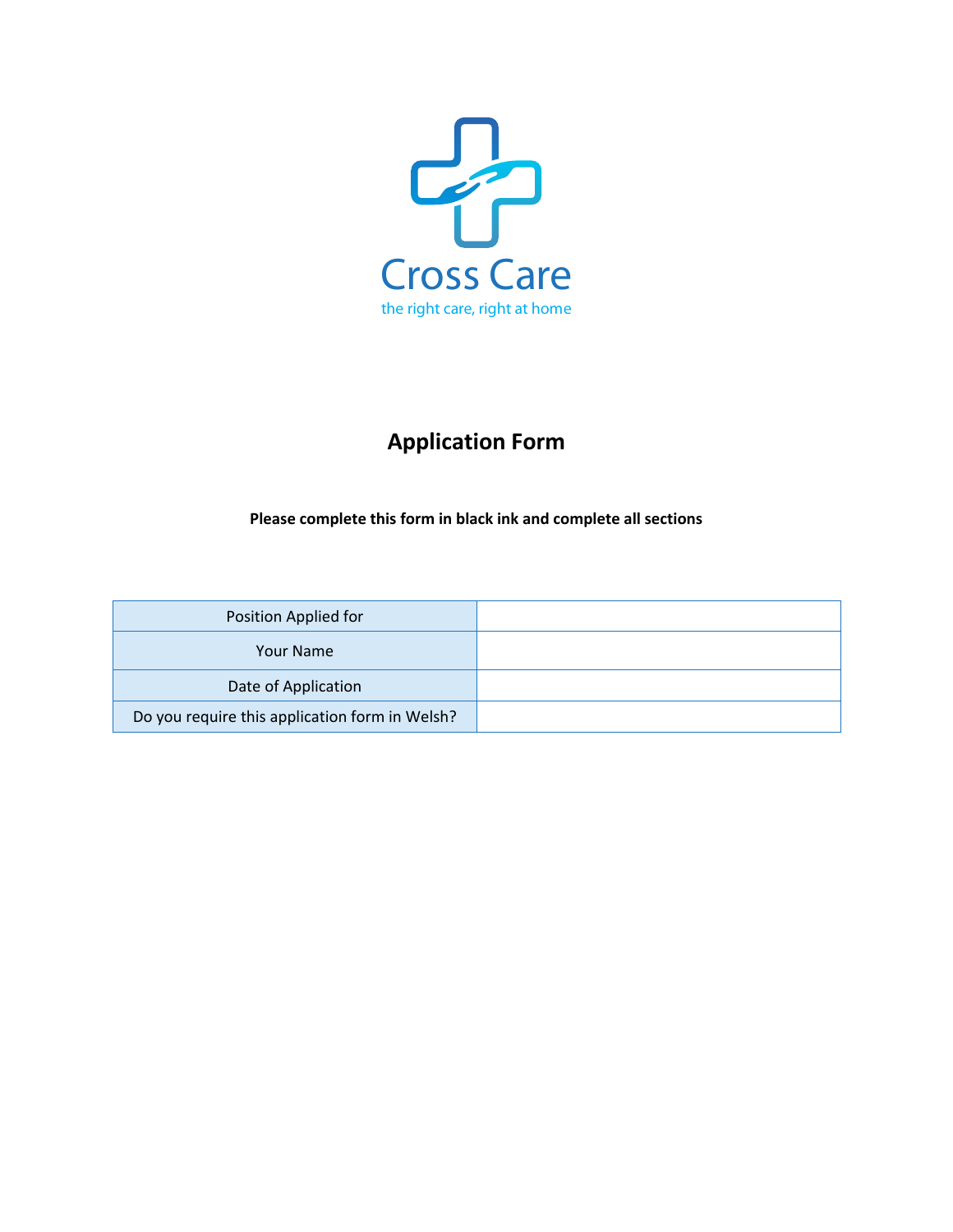|                                    | 1. Personal Details |         |  |  |                           |  |  |  |  |
|------------------------------------|---------------------|---------|--|--|---------------------------|--|--|--|--|
| Title                              |                     | Surname |  |  | Maiden Name (if any)      |  |  |  |  |
| Forenames (including middle names) |                     |         |  |  |                           |  |  |  |  |
| Previous Surnames (if any)         |                     |         |  |  |                           |  |  |  |  |
| Nationality                        |                     |         |  |  |                           |  |  |  |  |
|                                    | Date of Birth       |         |  |  | National Insurance Number |  |  |  |  |

| Address                                               |        |  |  |              |  | Post Code |  |
|-------------------------------------------------------|--------|--|--|--------------|--|-----------|--|
|                                                       |        |  |  |              |  |           |  |
| Telephone                                             | Mobile |  |  | Home / Other |  |           |  |
| <b>Email Address</b>                                  |        |  |  |              |  |           |  |
| May we contact you at your current workplace?         |        |  |  |              |  |           |  |
| Next of Kin to be notified in case of emergency: Name |        |  |  |              |  |           |  |
| Next of Kin                                           |        |  |  |              |  | Post Code |  |
| Address                                               |        |  |  |              |  |           |  |
| Telephone                                             | Mobile |  |  | Home / Other |  |           |  |
| Next of Kin's Relationship to you                     |        |  |  |              |  |           |  |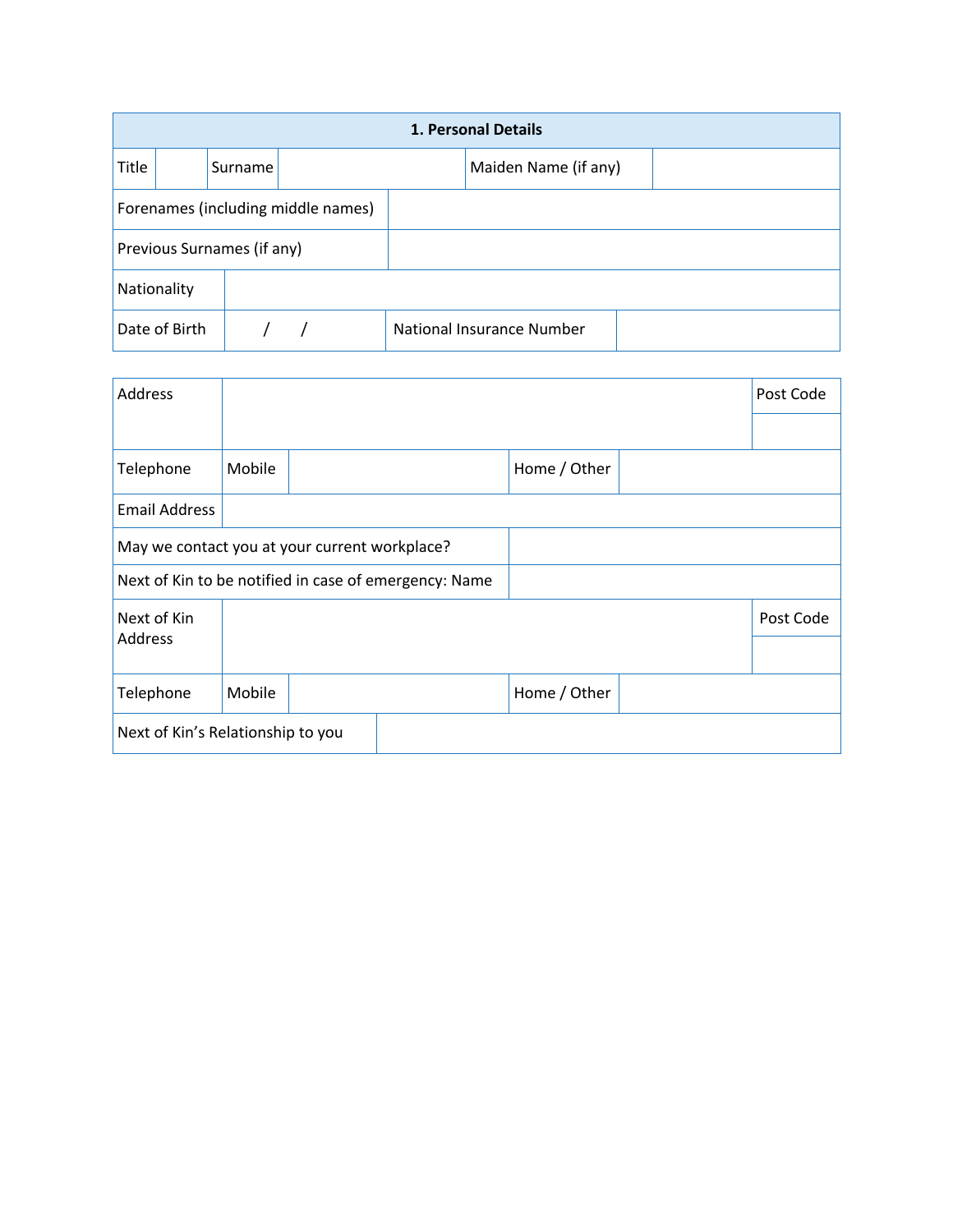| 2. Formal Education and Qualifications    |                     |                          |                |                              |       |  |  |
|-------------------------------------------|---------------------|--------------------------|----------------|------------------------------|-------|--|--|
| Name and Location of                      | Dates of Attendance |                          |                | <b>Qualifications Gained</b> |       |  |  |
| School / College / University<br>Attended | From<br>Month/Year  | ${\sf To}$<br>Month/Year | Course Studied | Qualification<br>Level       | Grade |  |  |
|                                           |                     |                          |                |                              |       |  |  |
|                                           |                     |                          |                |                              |       |  |  |
|                                           |                     |                          |                |                              |       |  |  |
|                                           |                     |                          |                |                              |       |  |  |
|                                           |                     |                          |                |                              |       |  |  |
|                                           |                     |                          |                |                              |       |  |  |
|                                           |                     |                          |                |                              |       |  |  |
|                                           |                     |                          |                |                              |       |  |  |
|                                           |                     |                          |                |                              |       |  |  |
|                                           |                     |                          |                |                              |       |  |  |
|                                           |                     |                          |                |                              |       |  |  |
|                                           |                     |                          |                |                              |       |  |  |
|                                           |                     |                          |                |                              |       |  |  |
|                                           |                     |                          |                |                              |       |  |  |
|                                           |                     |                          |                |                              |       |  |  |
|                                           |                     |                          |                |                              |       |  |  |
|                                           |                     |                          |                |                              |       |  |  |
|                                           |                     |                          |                |                              |       |  |  |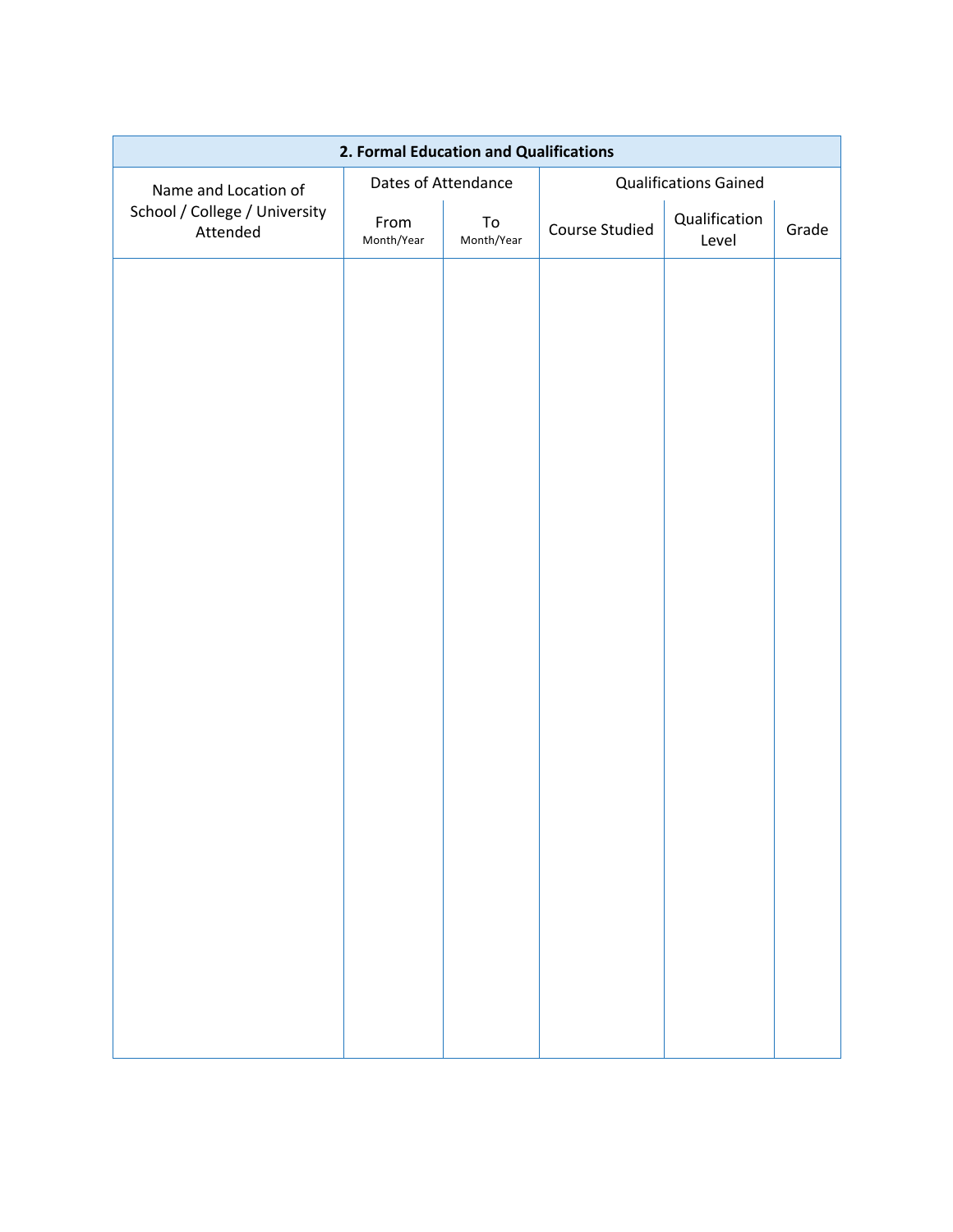#### **3. Employment History**

Please list details of all your employment for a period of at least the last 10 years, to include all nursing agency memberships, in reverse date order; starting with your present or last position. Please include reasons for any gaps.

| Name & Address of |                    | Dates of Employment | Position held and brief                   | Reason for leaving  |  |  |
|-------------------|--------------------|---------------------|-------------------------------------------|---------------------|--|--|
| Employer          | From<br>Month/Year | To<br>Month/Year    | summary of duties and<br>responsibilities | Last salary or wage |  |  |
|                   |                    |                     |                                           |                     |  |  |
|                   |                    |                     |                                           |                     |  |  |
|                   |                    |                     |                                           |                     |  |  |
|                   |                    |                     |                                           |                     |  |  |
|                   |                    |                     |                                           |                     |  |  |
|                   |                    |                     |                                           |                     |  |  |
|                   |                    |                     |                                           |                     |  |  |
|                   |                    |                     |                                           |                     |  |  |
|                   |                    |                     |                                           |                     |  |  |
|                   |                    |                     |                                           |                     |  |  |
|                   |                    |                     |                                           |                     |  |  |
|                   |                    |                     |                                           |                     |  |  |
|                   |                    |                     |                                           |                     |  |  |
|                   |                    |                     |                                           |                     |  |  |
|                   |                    |                     |                                           |                     |  |  |
|                   |                    |                     |                                           |                     |  |  |
|                   |                    |                     |                                           |                     |  |  |
|                   |                    |                     |                                           |                     |  |  |
|                   |                    |                     |                                           |                     |  |  |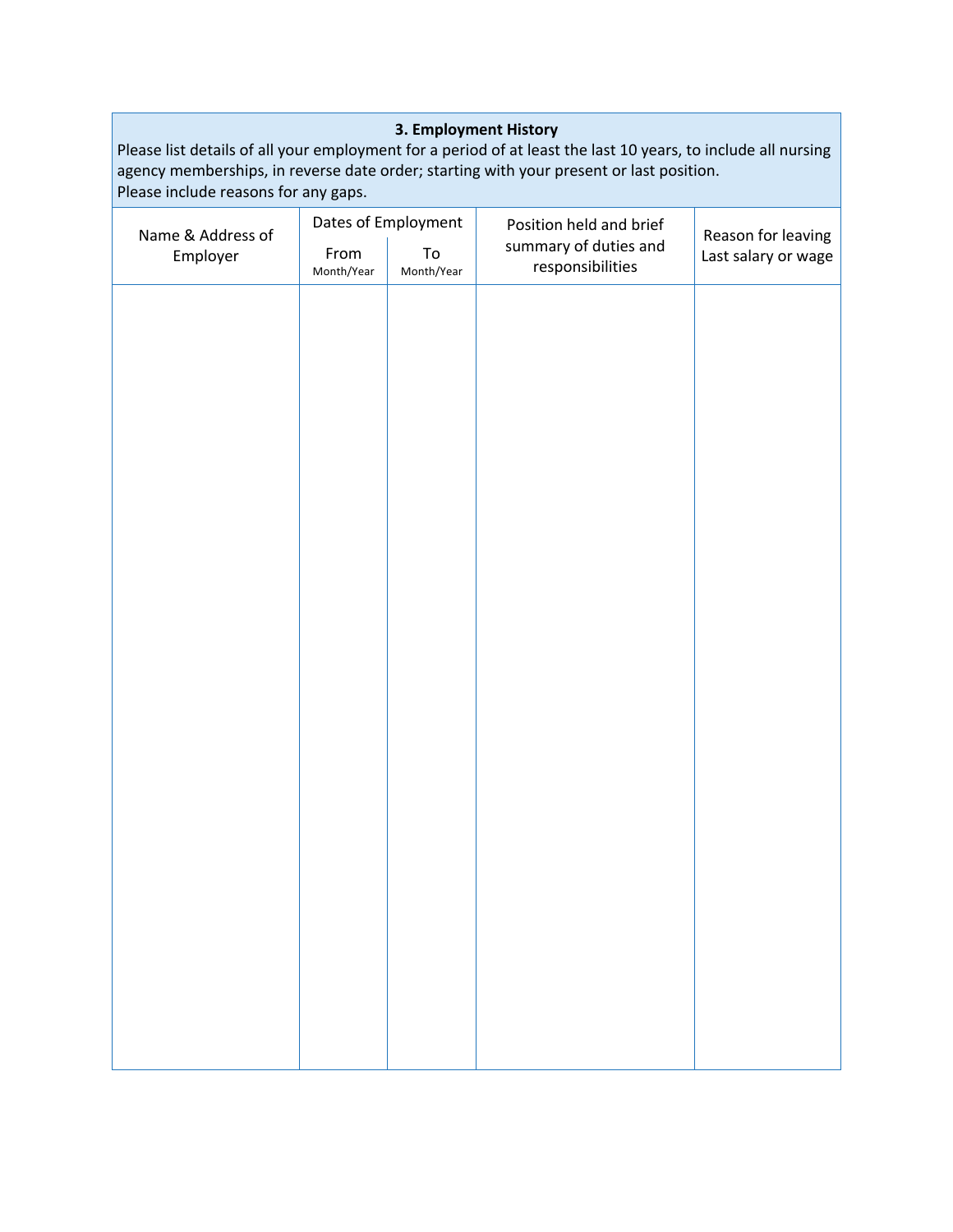| 4. General Information                                                        |  |  |  |  |  |  |
|-------------------------------------------------------------------------------|--|--|--|--|--|--|
| Do you hold a valid and current British Driver's Licence?                     |  |  |  |  |  |  |
| If Yes, what type? (E.g., Provisional, Full, LGV, PCV)                        |  |  |  |  |  |  |
| Do you have any endorsements?                                                 |  |  |  |  |  |  |
| If Yes, please give details                                                   |  |  |  |  |  |  |
| Please state which languages you speak, including an<br>indication of fluency |  |  |  |  |  |  |
| How did you hear about us?                                                    |  |  |  |  |  |  |

#### **5. Work Preference** Please specify which types of work you would prefer (i.e., Care Support Worker) and the number hours you can work. The service we give depends on accurate, up to date information. Please keep us informed of all developments in your career and work preferences.

Position

Hours Required When will you be available to start work?

#### **6.Additional Information**

Give details of any additional information which you would like to include in support of your application. Such information, for example, may include skills and/or achievements which you think may be of interest, and/or a summary of why you believe that you have the qualities we are looking for. Please provide details of any relatives employed by Cross Care Limited and their relationship to you.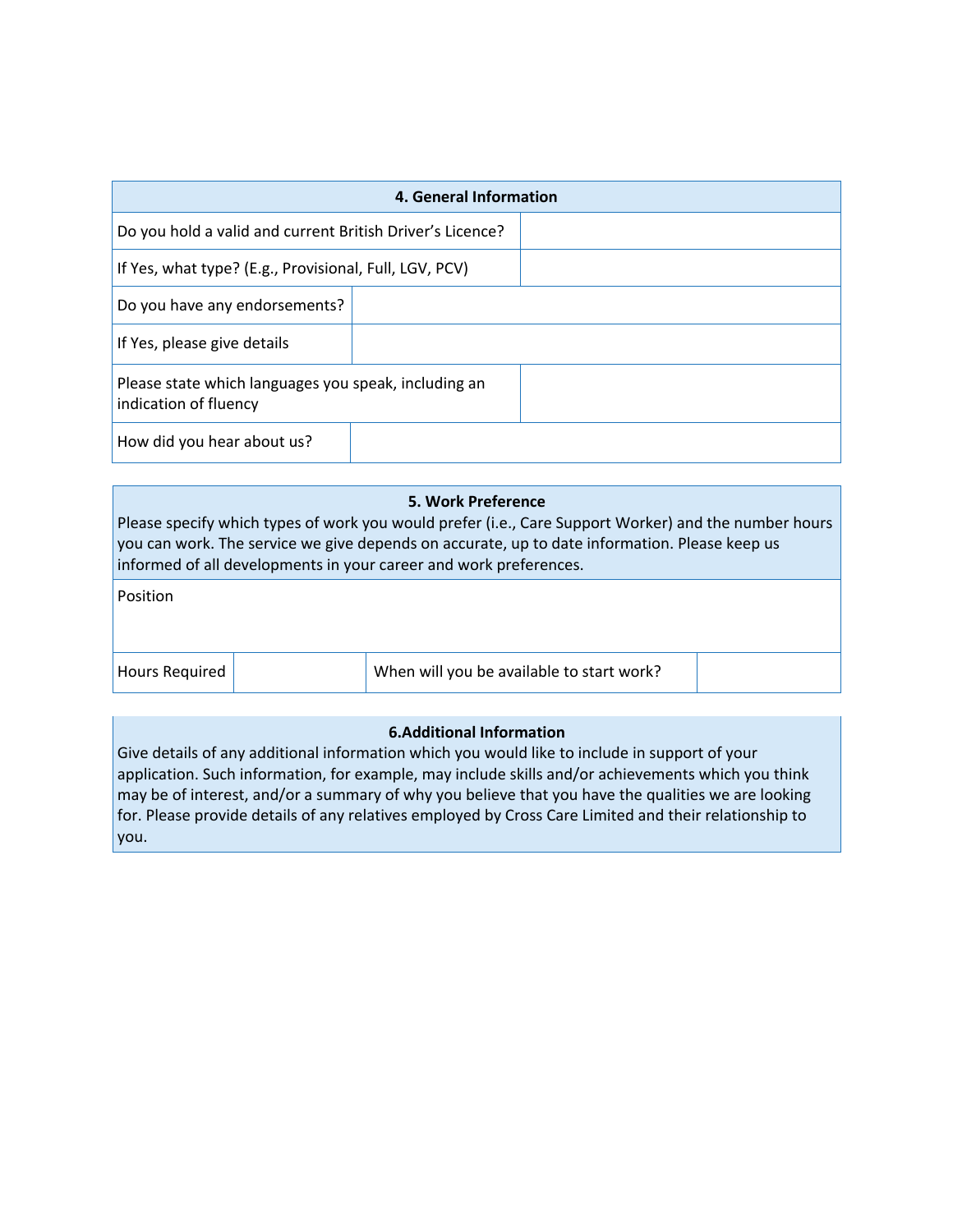## **7. References**

Please give details of two people who will provide us with a reference. One should normally be your current employer. If this is not the case, please tell us why not. We will not contact your employer before an interview but we will contact them before the appointment.

| Name                                 |  |  |                                      | Name           |                      |  |          |
|--------------------------------------|--|--|--------------------------------------|----------------|----------------------|--|----------|
| Address                              |  |  | Postcode                             | <b>Address</b> |                      |  | Postcode |
|                                      |  |  |                                      |                |                      |  |          |
| Email / Phone number                 |  |  |                                      |                | Email / Phone number |  |          |
| Position                             |  |  |                                      | Position       |                      |  |          |
| Relationship to you                  |  |  | Relationship to you                  |                |                      |  |          |
| May we contact the above person now? |  |  | May we contact the above person now? |                |                      |  |          |

#### **8. Confidentiality Declaration**

Registration implies acceptance of our code of confidentiality.

In the course of your duties you may have access to confidential information about your clients. On no account must information relating to identifiable clients be divulged to anyone other than the manager of Cross Care Limited. You should not disclose ANY information to your family, friends or neighbours. If you are worried about any information you have obtained and consider that you should talk about it to someone else MAKE AN APPOINTMENT TO SPEAK IN PRIVATE TO YOUR MANAGER.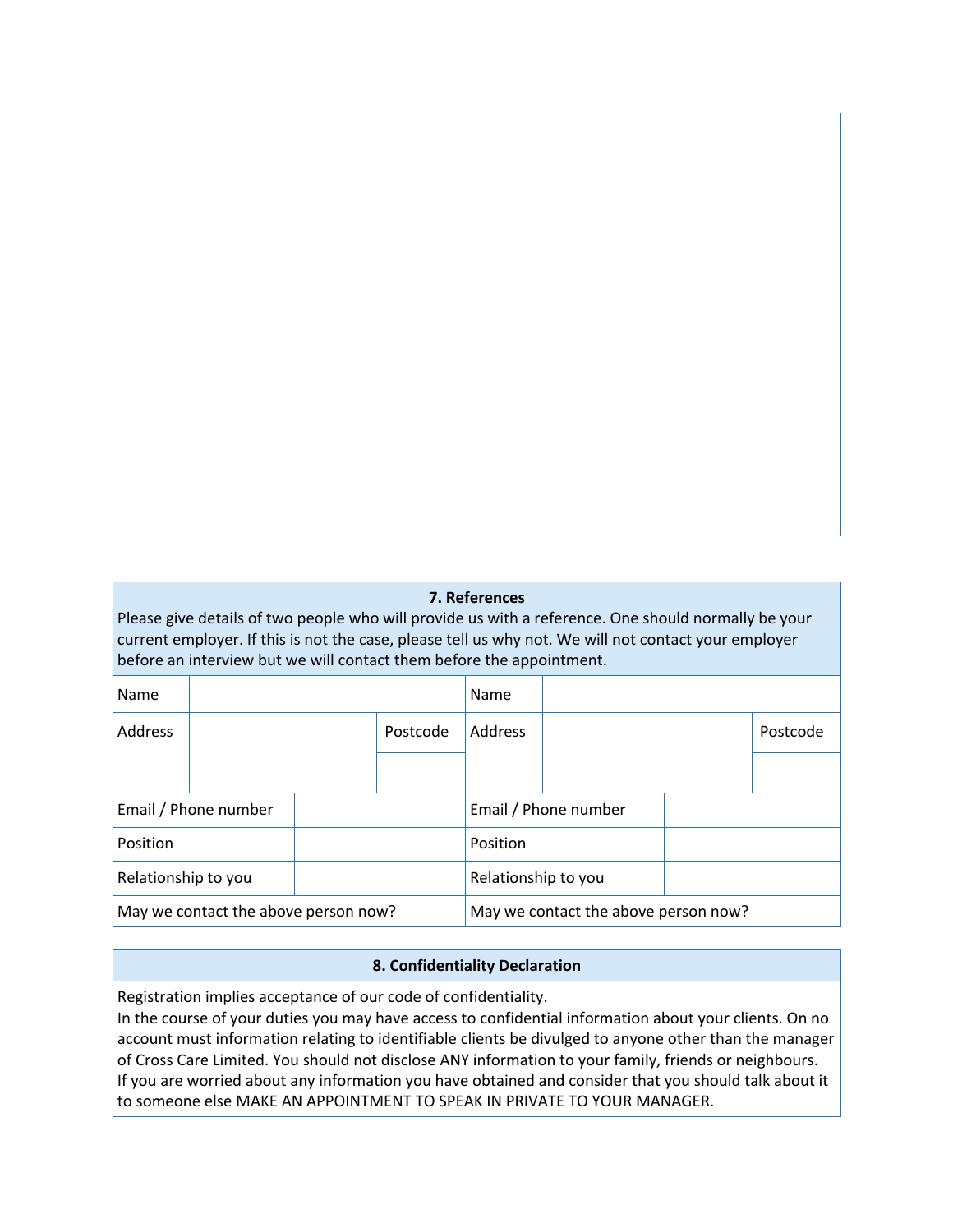Failure to observe these rules will be regarded as serious misconduct. I have read and I understand the above and I agree to abide by the contents therein.

| Signed | Date |  |
|--------|------|--|
|--------|------|--|

| 11. Rehabilitation of Offenders Act                                                                                                                                                                                                                                                                                                                                                                                                                                                                                                                                                                                                               |  |  |  |  |  |  |  |  |  |  |
|---------------------------------------------------------------------------------------------------------------------------------------------------------------------------------------------------------------------------------------------------------------------------------------------------------------------------------------------------------------------------------------------------------------------------------------------------------------------------------------------------------------------------------------------------------------------------------------------------------------------------------------------------|--|--|--|--|--|--|--|--|--|--|
| As a general rule, no-one need answer questions about spent convictions. However, this general rule<br>does not apply to specified professions, employments and occupations. By virtue of the Rehabilitation<br>of Offenders Act 1974 (Exceptions) (Amendment) Orders, the exemption rule does not apply to:                                                                                                                                                                                                                                                                                                                                      |  |  |  |  |  |  |  |  |  |  |
| any employment or other work which is concerned with the provision of health services and<br>a.<br>which is of such a kind as to enable the holder of that employment or the person engaged in<br>that work to have access to persons in receipt of such services in the course of his normal<br>duties, or                                                                                                                                                                                                                                                                                                                                       |  |  |  |  |  |  |  |  |  |  |
| any employment or other work which is concerned with the provision of care services to<br>b.<br>vulnerable adults and which is of such a kind as to enable the holder of that employment or<br>the person engaged in that work to have access to vulnerable adults in receipt of such services<br>in the course of his normal duties                                                                                                                                                                                                                                                                                                              |  |  |  |  |  |  |  |  |  |  |
| One or both of the above apply to work with the Agency, and covers all occupations.                                                                                                                                                                                                                                                                                                                                                                                                                                                                                                                                                               |  |  |  |  |  |  |  |  |  |  |
| You are therefore requested to provide details of all convictions, including those which would<br>otherwise be considered as "spent". All employment applications will be considered carefully, and the<br>disclosure of a conviction does not imply that this employment application will be rejected.                                                                                                                                                                                                                                                                                                                                           |  |  |  |  |  |  |  |  |  |  |
| Records will be checked via the Criminal Records Bureau procedures                                                                                                                                                                                                                                                                                                                                                                                                                                                                                                                                                                                |  |  |  |  |  |  |  |  |  |  |
| I have no convictions<br>I have convictions (see Note below)<br>П<br>$\Box$<br>Please $\checkmark$ as appropriate                                                                                                                                                                                                                                                                                                                                                                                                                                                                                                                                 |  |  |  |  |  |  |  |  |  |  |
| <b>Note</b><br>(To protect the confidentiality of this information, please detail convictions on a separate sheet of<br>paper. Place it in a sealed envelope with your name clearly visible, and headed "Private and<br>Confidential - Criminal Convictions" and attach this to your completed Application Form)                                                                                                                                                                                                                                                                                                                                  |  |  |  |  |  |  |  |  |  |  |
| Criminal Records - Disclosure Certificate                                                                                                                                                                                                                                                                                                                                                                                                                                                                                                                                                                                                         |  |  |  |  |  |  |  |  |  |  |
| The Criminal Records Bureau (CRB) have issued a Code of Practice regarding Disclosure Information, a<br>copy of which is available upon request. A Disclosure Certificate (standard or enhanced) will be<br>requested from the CRB which will detail all convictions, including those which would otherwise be<br>"spent", as well as details of cautions, reprimands or final warnings. You will be advised of the type of<br>certificate being requested, and asked to give your approval to this application. The Disclosure<br>Certificate will only be requested in the event that you are successful in your application for<br>employment. |  |  |  |  |  |  |  |  |  |  |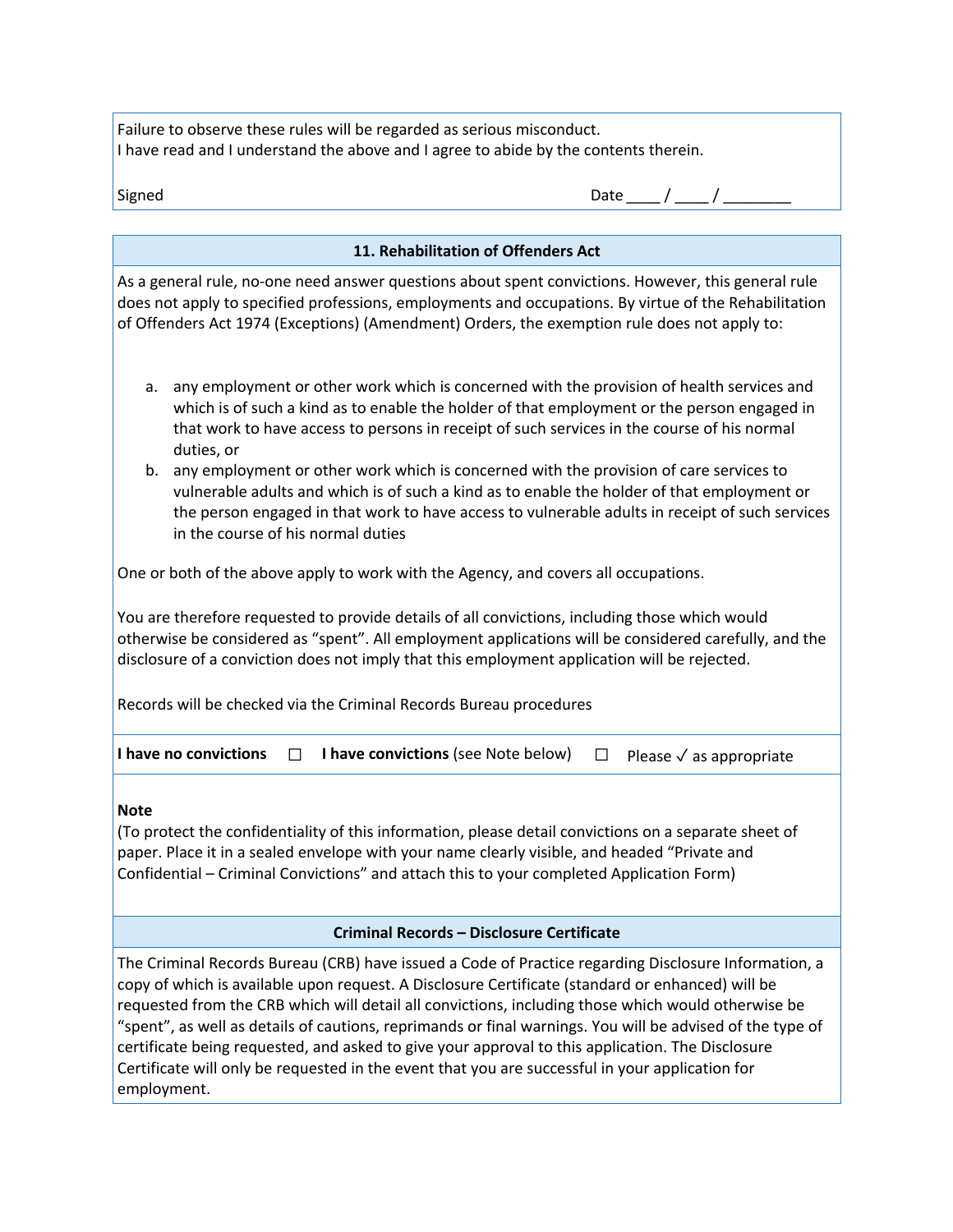|  | Asylum and Immigration Act 1996 |  |  |  |  |  |
|--|---------------------------------|--|--|--|--|--|
|  |                                 |  |  |  |  |  |

Under Section 8 of the Asylum and Immigration Act 1996 it is a criminal offence to employ a person aged 16 or over who is subject to immigration control unless:

- That person has a current and valid permission to be in the United Kingdom and that permission does not prevent him or her from taking the job in question; or
- The person comes into a category specified by the Home Secretary where such employment is allowed

Any employment offered will be subject to the successful applicant producing appropriate evidence that the Asylum and Immigration Act is not being contravened.

| Are you eligible to work in the UK? Yes $\Box$ No $\Box$ Please $\checkmark$ tick as appropriate |  |  |
|--------------------------------------------------------------------------------------------------|--|--|
|                                                                                                  |  |  |

I declare that to the best of my knowledge the above information, and that submitted in any accompanying documents, is correct, and

- I give permission for any enquiries that need to be made to confirm such matters as qualifications, experience and dates of employment, and for the release by other people or organisations of such information as may be necessary for that purpose.
- I give permission for the processing of the personal data contained in this form for employment purposes.
- I understand that any false or misleading information could result in my dismissal.

Signed **Date** 

### **12. Equal Opportunities Monitoring Form**

Cross Care Limited operates a policy of Equal Opportunities: therefore, we need to be able to check that decisions are not influences by unfair or unlawful discrimination. To help use to do this we would be grateful if you could complete this short questionnaire.

Your answers will be treated with the utmost confidence and in accordance with current data protection legislation.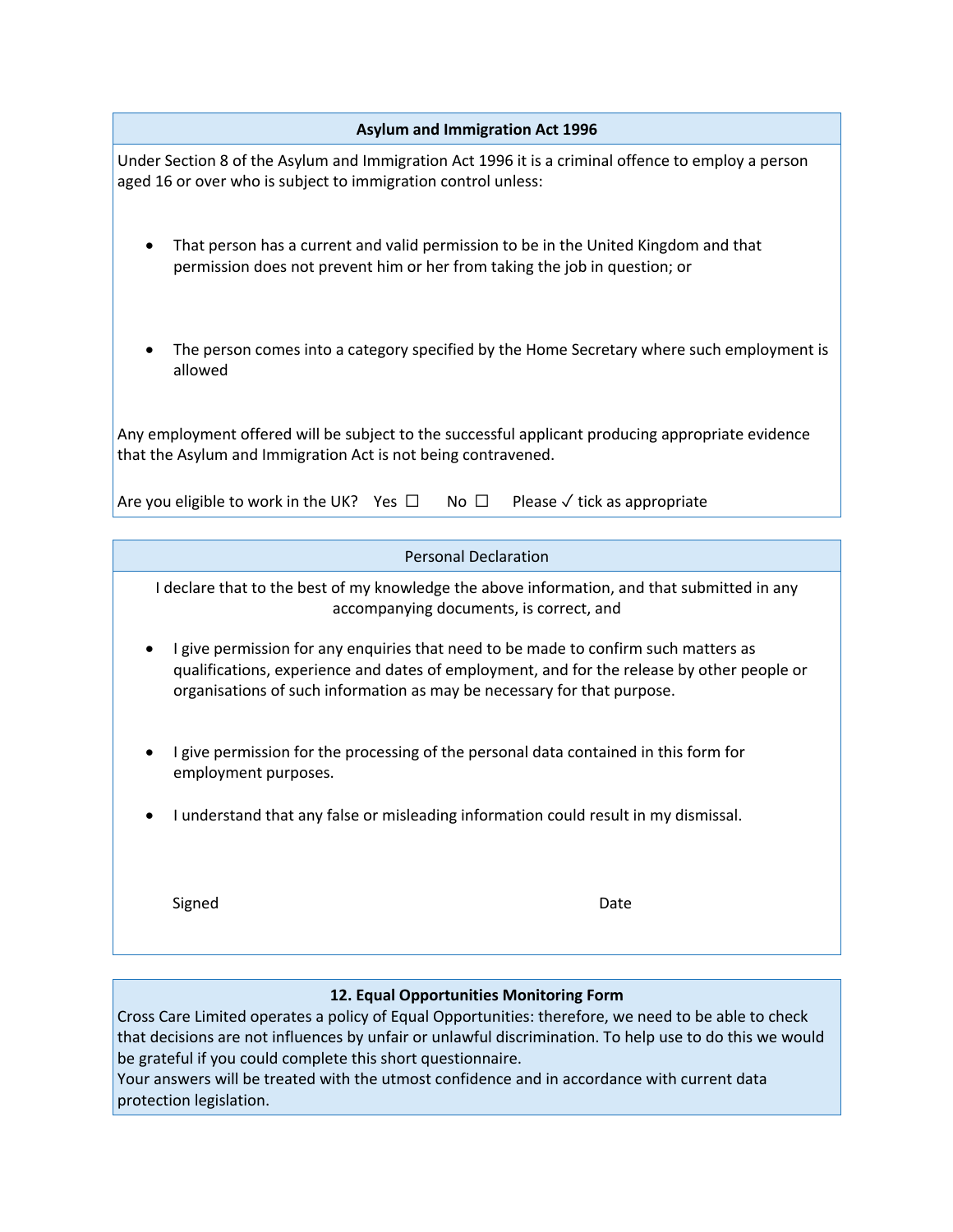| Ethnicity:                                                                                                              |  |  |  |
|-------------------------------------------------------------------------------------------------------------------------|--|--|--|
| Choose ONE section from A to E, and then $\checkmark$ tick the appropriate box to indicate your cultural<br>background. |  |  |  |
|                                                                                                                         |  |  |  |
| A. White                                                                                                                |  |  |  |
| <b>British</b><br>$\Box$                                                                                                |  |  |  |
| Irish<br>$\Box$                                                                                                         |  |  |  |
|                                                                                                                         |  |  |  |
| B. Mixed                                                                                                                |  |  |  |
| $\Box$ White and Black Caribbean                                                                                        |  |  |  |
| $\Box$ White and Black African                                                                                          |  |  |  |
| $\Box$ White and Asian                                                                                                  |  |  |  |
|                                                                                                                         |  |  |  |
| C. Asian or Asian British                                                                                               |  |  |  |
| Indian<br>⊔                                                                                                             |  |  |  |
| Pakistani<br>$\Box$                                                                                                     |  |  |  |
| Bangladeshi<br>$\Box$                                                                                                   |  |  |  |
|                                                                                                                         |  |  |  |
| D. Black or Black British                                                                                               |  |  |  |
| Caribbean<br>$\perp$                                                                                                    |  |  |  |
| African<br>$\Box$                                                                                                       |  |  |  |
|                                                                                                                         |  |  |  |
| Chinese or other ethnic group<br>Ε.                                                                                     |  |  |  |
| Chinese<br>П                                                                                                            |  |  |  |
|                                                                                                                         |  |  |  |
| Prefer not to say<br>Female<br>Male<br>$\Box$<br>Sex:<br>□<br>$\Box$                                                    |  |  |  |